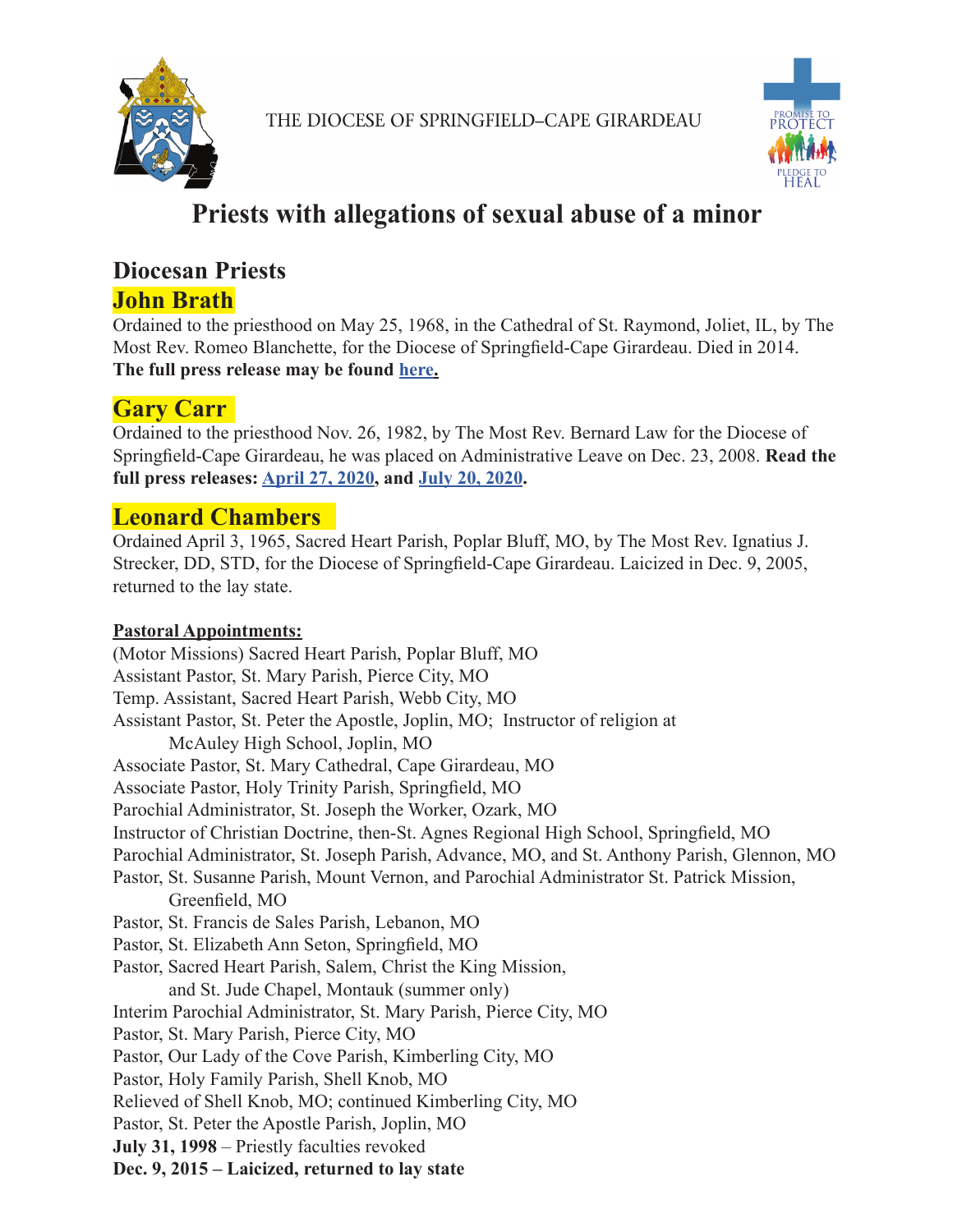# **Walter Craig**

Ordained June 10, 1923, Kenrick-Glennon Seminary, St. Louis, MO, by The Most Rev. John Joseph Glennon, DD, for the Archdiocese of St. Louis. Died in 1971.

#### **Pastoral Appointments:**

Assistant Pastor, Our Lady of Lourdes Parish, St. Louis, MO Pastor, St. Ambrose Parish, Chaffee, MO Pastor, St. Matthew Parish, St. Louis, MO Pastor, Immaculate Conception Parish, New Madrid, MO Pastor, Immaculate Conception Parish, Jackson, MO Pastor, St. Lawrence Parish, New Hamburg, MO **Dec. 16, 1971 –** Deceased

### **Eugene Deragowski**

Ordained April 4, 1948, Cathedral of the Immaculate Conception, Kansas City, MO, by The Most Rev. Edwin V. O'Hara, for the Diocese of Kansas City. Died in 1981.

#### **Pastoral Appointments:**

Assistant Pastor, Cathedral of the Immaculate Conception, Kansas City, MO Assistant Pastor, Sacred Heart Parish, Springfield, MO Pastor, Sacred Heart Parish, Bolivar, MO; Pastor, St. William Parish, Buffalo, MO; Pastor, St. Patrick Mission, Greenfield, MO Appointed Diocesan Director of Council of Catholic Youth Pastor, St. Mary Parish, West Plains, MO; Pastor, St. William Parish, Gainesville, MO; Vicar Forane, West Plains Deanery Pastor, SS Peter and Paul Parish, Pulaskifield; Pastor, St. Edward Parish, Cassville, MO Pastor, St. John Vianney, Mountain View, MO; Pastor, St. Sylvester Mission, Eminence; Chaplain, Saint Francis Memorial Hospital, Mountain View Associate Pastor, St. John Vianney Parish, Mountain View, MO; Pastor, St. Sylvester Mission, Eminence Chaplain, Mercy Villa, Springfield **Aug. 23, 1981 –** Deceased

### **William E. Donovan**

Ordained to the priesthood on March 26, 1955, in Kenrick-Glennon Seminary, St. Louis, by The Most Rev. Joseph E. Ritter, for the Archdiocese of St. Louis. Died in 1975. **A full press release may be found [here](http://dioscg.org/wp-content/uploads/PressRelease-Donovan101419b.pdf).**

# **Wallace ('Wally') Ellinger**

Ordained to the priesthood on February 28, 1953, in Kenrick-Glennon Seminary, St. Louis, by The Most Rev. Joseph E. Ritter, for the Archdiocese of St. Louis. Left the priesthood in 1975; was laicized and returned to the lay state in 1976; died in 2007. **A full press release may be found [here](http://dioscg.org/wp-content/uploads/PressRelease-Ellinger073119.pdf).**

# **Mark C. Ernstmann**

Ordained to the priesthood on June 2, 1951, in St. Joseph Church in Springfield, MO, by The Most Rev. Joseph M. Marling, Auxilary Bishop for the Diocese of Kansas City, Missouri. Died in August 2013. **The full press release may be found [here.](http://dioscg.org/wp-content/uploads/FINALPressRelease-Ernstmann.pdf)**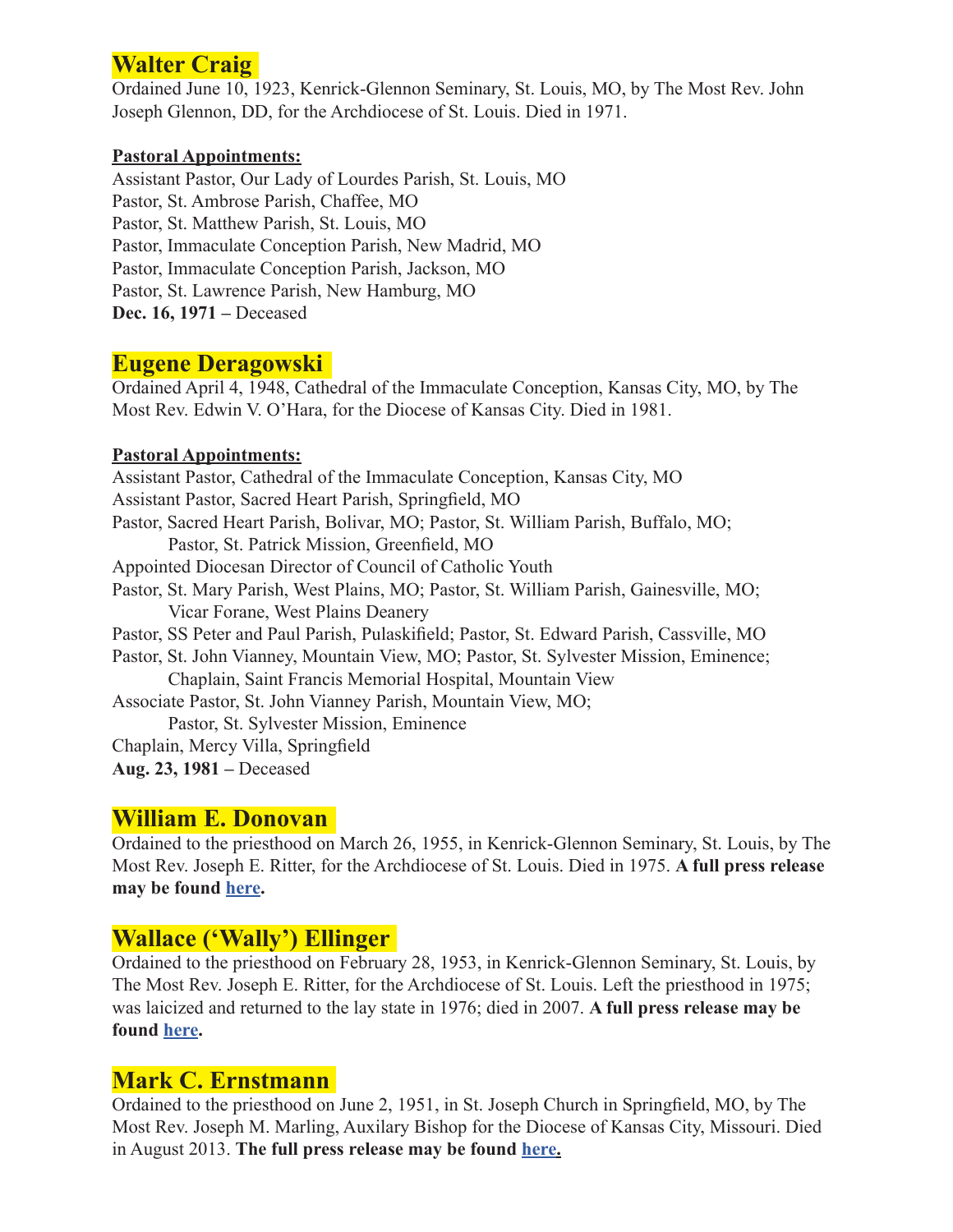## **Larry Gregovich**

Ordained to the priesthood May 20, 1972, Sts. Cyril and Methodius Church, Kansas City, KS, by The Most Rev. William Baum for the Diocese of Springfield-Cape Girardeau. Died in 2017. **The full press release may be found [here](http://dioscg.org/wp-content/uploads/PressRelease-Gregovich.pdf).**

### **Fred Lutz**

Ordained to the priesthood on April 6, 1973, Holy Trinity Parish, Springfield, MO, by The Most Rev. William W. Baum for the Diocese of Springfield-Cape Girardeau**. The full press release may be found [here](http://dioscg.org/wp-content/uploads/PressRelease-Lutz021920.pdf).**

### **Ernest ('Ernie') Marquart**

Ordained to the priesthood on December 18, 1970, in St. Peter's Basilica, Vatican City, by The Most Rev. Jacobus A. Hickey, for the Diocese of Springfield-Cape Girardeau. **A full press release may be found [here](http://dioscg.org/wp-content/uploads/PressRelease-Marquart073119.pdf).**

# **Paul McHugh**

Ordained May 1, 1970, Our Lady of Providence Parish, St. Louis, MO, for the Diocese of Springfield-Cape Girardeau, by The Most Rev. William W. Baum. Died in 1983.

#### **Pastoral Appointments:**

Associate Pastor, Immaculate Conception, Springfield, MO Associate Pastor, Sacred Heart Parish, Poplar Bluff, MO Associate Pastor, St. Mary of the Annunciation Cathedral, Cape Girardeau, MO; Instructor of Religion, Notre Dame Regional High School, Cape Girardeau; Moderator, Council of Catholic Youth Deanery, Poplar Bluff, MO Parochial Administrator, St. Joseph Parish, Advance, MO; Parochial Administrator, St. Anthony Mission, Glennon, MO Pastor, St. Joseph Parish, Advance; Pastor, St. Anthony Mission, Glennon, MO Pastor, St. Henry Parish, Charleston, MO In residence, Our Lady of the Lake Parish, Branson, MO Pastor, Our Lady of the Lake, Branson, MO **June 4, 1983 –** Deceased

# **John Rynish**

Ordained to the priesthood on February 21, 1943, in the Cathedral of Kansas City, MO, by The Most Rev. Edwin O'Hara for the Diocese of Kansas City. Died in 2001. **The full press release may be found [here](http://dioscg.org/wp-content/uploads/FINALPressRelease-Rynish.pdf).**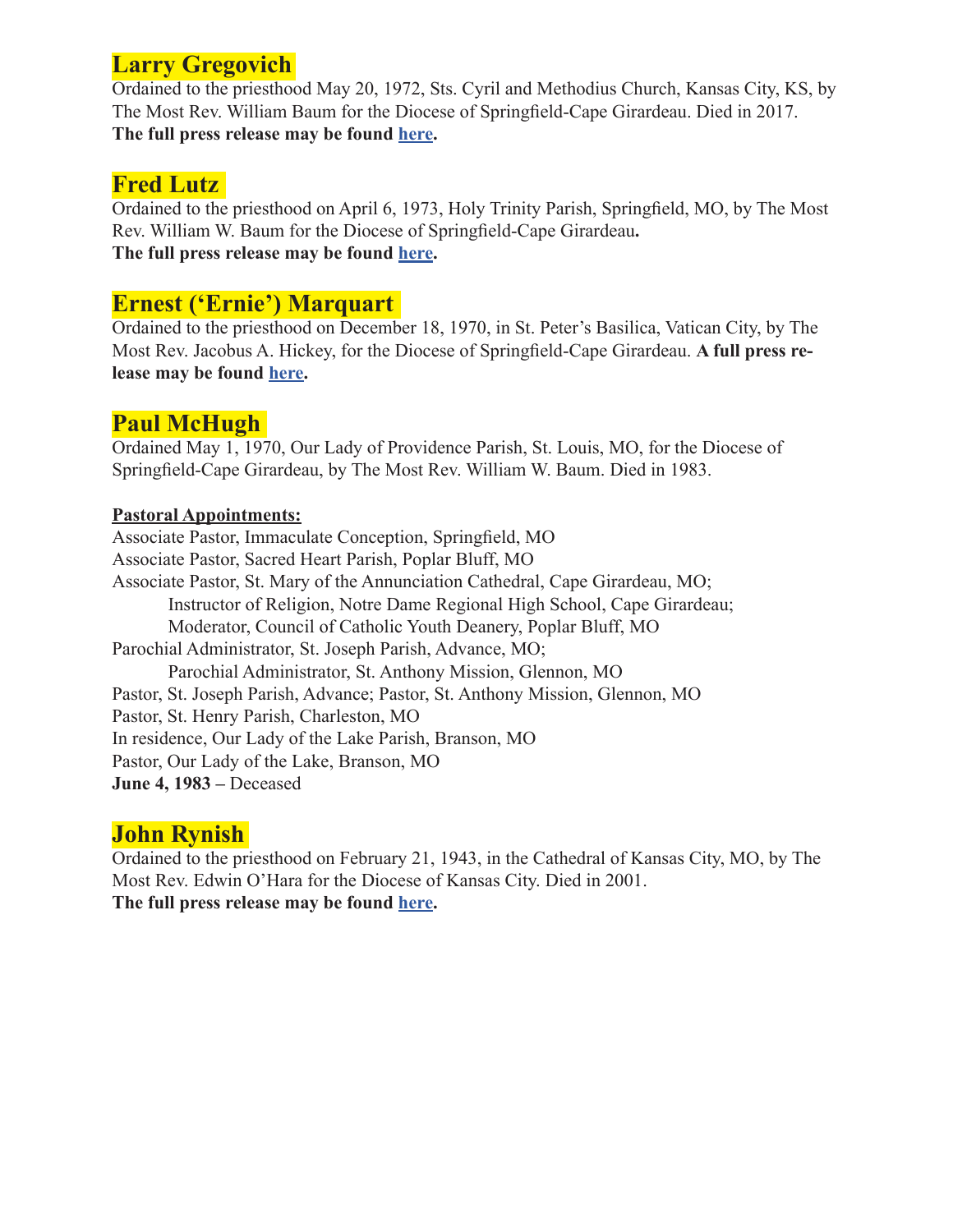### **Stephen Schneider**

Ordained May 27, 1972, St. Mary of the Annunciation Cathedral, Cape Girardeau, MO, by The Most Rev. William W. Baum, for the Diocese of Springfield-Cape Girardeau. Died in 2016.

#### **Pastoral Appointments:**

Associate Pastor, St. Mary of the Annunciation Cathedral, Cape Girardeau, MO Assistant Pastor, Sacred Heart Parish, Springfield, MO; Director, Sacred Heart House of Studies, Springfield, MO In residence, St. Susanne Parish, Mount Vernon, MO Pastor, St. Mary Parish, West Plains, MO Pastor, St. John Parish, Leopold, MO Pastor, Immaculate Conception Parish, Jackson, MO Pastor, Immaculate Conception Parish, Springfield, MO Pastor, St. Francis Xavier Parish, Sikeston, MO Pastor, St. Henry Parish, Charleston, MO Pastor, St. Peter the Apostle Parish, Joplin, MO Feb. 24, 2006 – Removed from active ministry **March 13, 2016** – Deceased

# **Amel Shibley**

Ordained March 25, 1962, Immaculate Conception Church, New Madrid, MO, by The Most Rev. Charles Helmsing, for the Diocese of Springfield-Cape Girardeau. Died in 2002.

#### **Pastoral Appointments:**

Assistant Pastor, St. Lawrence Parish, New Hamburg, MO Assistant Pastor, St. Francis Xavier Parish, Sikeston, MO Assistant Pastor, St. Agnes Cathedral, Springfield, MO Assistant Pastor, St. Mary of the Annunciation Cathedral, Cape Girardeau, MO Pastor, St. Catherine of Siena Parish, Piedmont, MO; Pastor, St. George Mission, Van Buren, MO; Pastor, Our Lady of Sorrows Mission, Williamsville, MO Pastor, St. Ann Parish, Malden, MO Pastor, St. Eustachius Parish, Portageville, MO Pastor, St. Francis Xavier Parish, Sikeston, MO Diocesan Director, Society for the Propagation of the Faith Pastor, St. Lawrence Parish, New Hamburg, MO **Aug. 1995** – Retired Parochial Administrator, St. Michael the Archangel Parish, Fredericktown, MO **Sept. 13, 2002** - Deceased

## **John Wells**

Ordained to the priesthood on May 13, 1950, in St. Meinrad Archabbey, IN, by The Most Rev. Paul Schulte for the Archdiocese of Indianapolis. Incardinated into the Diocese of Springfield-Cape Girardeau on June 1, 1964. Died in 1972.

**The full press release may be found [here](http://dioscg.org/wp-content/uploads/PressRelease-WellsJohn-1.pdf).**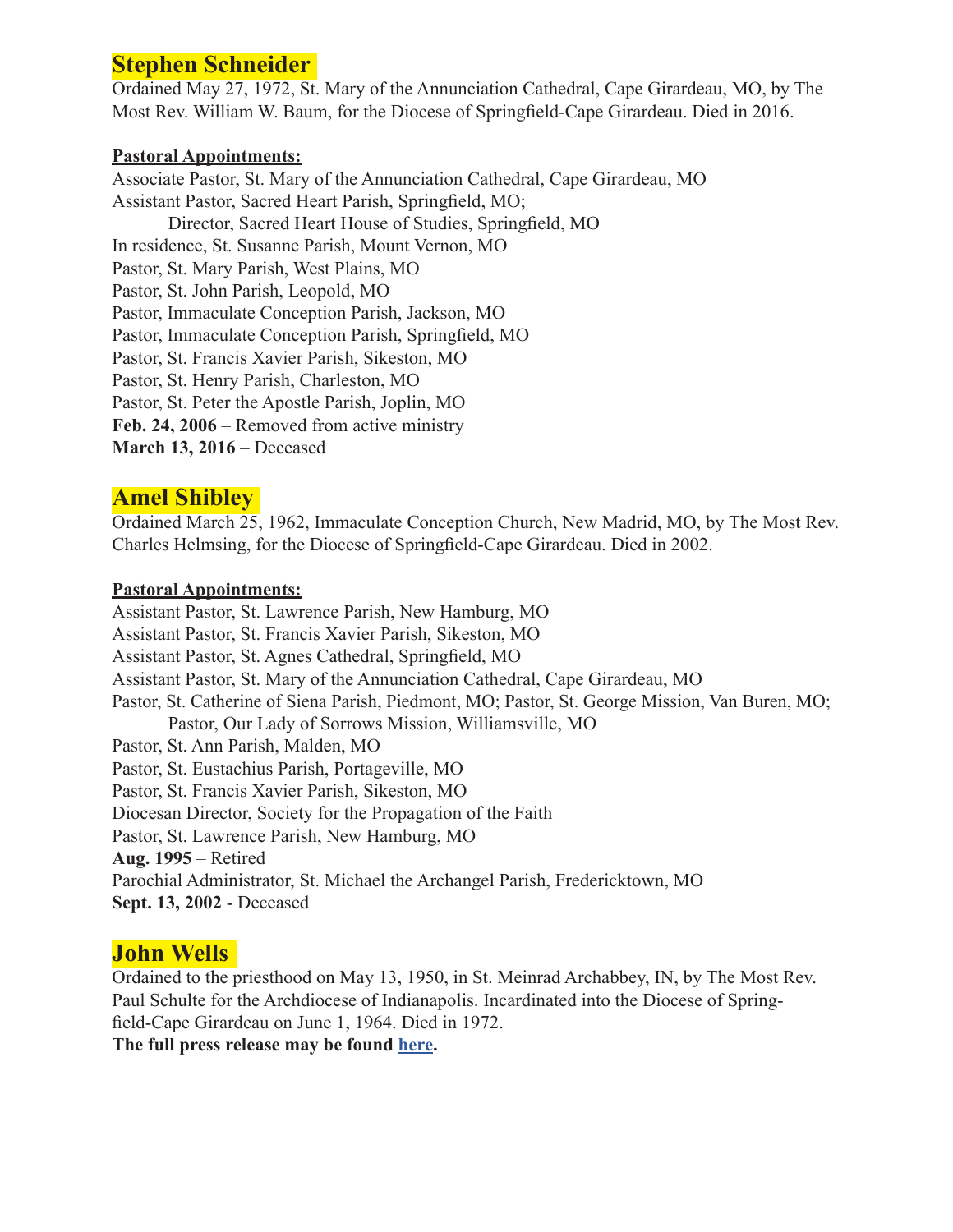### **Louis Wyrsch**

Ordained, Dec. 16, 1964, St. Peter's Basilica, Rome, Italy, by The Most Rev. Francis Reh, STD, for the Diocese of Springfield-Cape Girardeau. Died in 1997.

#### **Pastoral Appointments:**

Associate Pastor, Sacred Heart Parish, Poplar Bluff, MO; Chaplain, Veteran's Administration Hospital, Poplar Bluff, MO Associate Pastor, St. Peter the Apostle Parish, Joplin, MO Deanery Moderator, Diocesan Council of Scouting Part-time Associate, St. Peter the Apostle Parish, Joplin, MO; Chaplain, Missouri Southern College Director, Vocations, Joplin Deanery Chaplain, Southwest Missouri State Ecumenical Center, Springfield, MO **1973** – Left priesthood **1990** – Laicized, returned to the lay state **1997** – Deceased

# **Religious Congregations**

Since the establishment of the Diocese of Springfield-Cape Girardeau in 1956 from territory that prior to 1956, was part of the then-Diocese of Kansas City and the Archdiocese of St. Louis, we have relied on the generosity of various religious orders to assist in staffing parishes and Catholic ministries. The names of those for whom allegations of sexual abuse involving a minor have been received appear below along with their dates of service, if known, in the Diocese. The ministry outline for diocesan priests with allegations of abuse appears below.

### **Religious order priests with allegations:**

#### **Stephen Juda**, CR**,** Congregation of the Resurrection

1971—Pastor, Sacred Heart Parish, Salem; Christ the King Mission Church, Bunker, MO, and St. John the Baptist Mission Church, Licking, MO

2006—Deceased

- **Thomas G. Meyer**, OMI, Oblates of Mary Immaculate Oblate House at Our Lady of the Ozarks, Carthage, MO, (opened junior seminary in 1944, when still part of the Diocese of Kansas City, closed in 1971); possible supply priest at St. Ann Parish, Carthage, or area.
- 1998-1999—Pastor, Immaculate Heart of Mary Parish, Mansfield, MO, and St. Leo the Great Parish, Ava, MO
- 2012—Deceased

**Thomas Parrott\***, CM, Vincentian Fathers

1967-1972—St. Vincent's College, Cape Girardeau, MO

July 1972—Chaplain, St. Vincent's Hospital, Monett, MO

Nov. 1972—Associate Pastor, Holy Trinity Parish, Springfield, MO

Jan. 1973—Administrator, St. Mary Parish, Seneca, MO, and Nativity of Our Lord Mission Church, Noel, MO

Nov. 1974—\*Incardinated into the Diocese of Springfield-Cape Girardeau

Feb. 1976—Pastor, St. Mary Parish, Seneca, MO

1987—Retired

1996—Deceased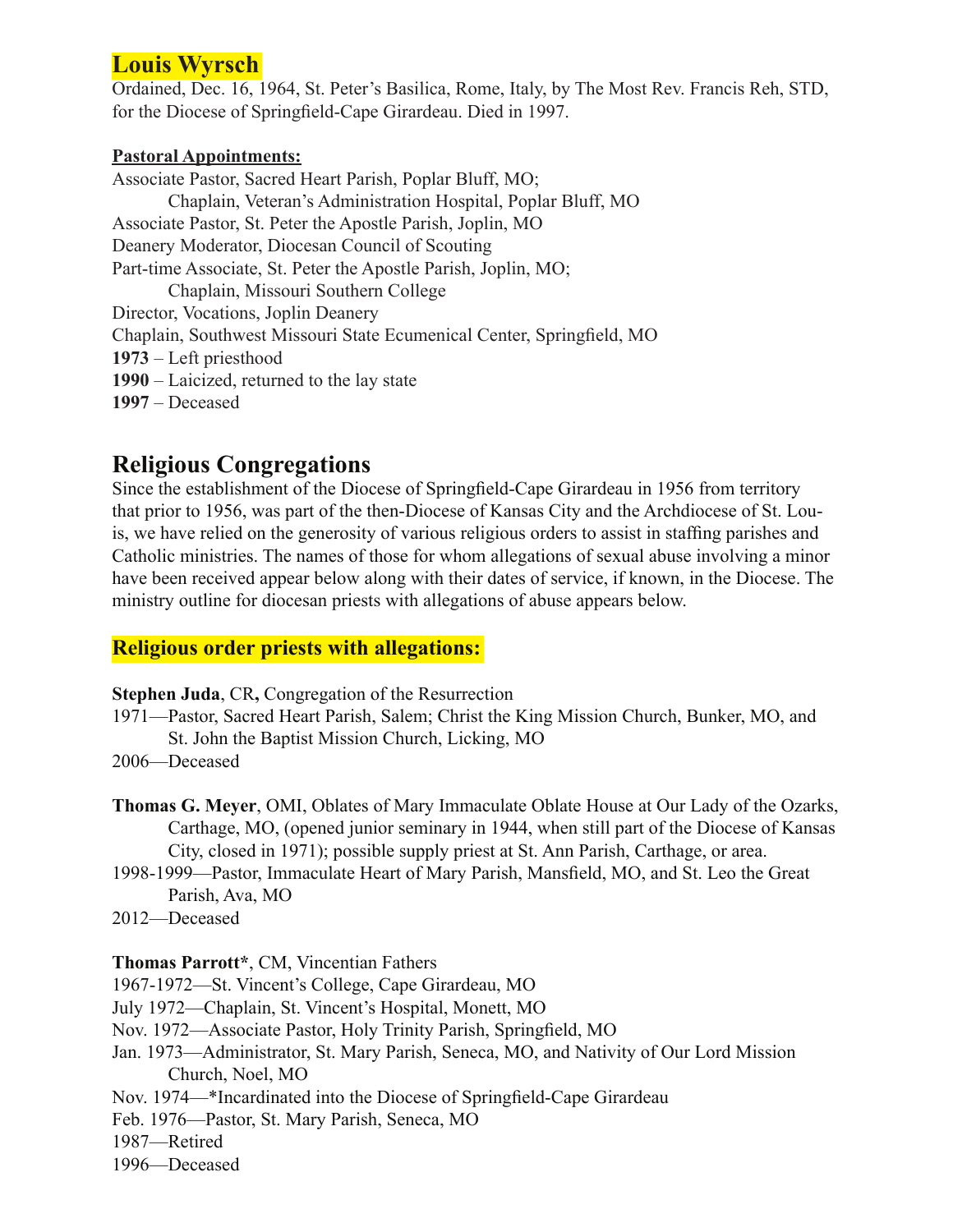**Edgar Probstfield**, OSB, Rule of St. Benedict, Benedictines 1959-1965—Assistant/Associate Pastor, St. Joseph Parish, Springfield, MO 1976-1984—Pastor, St. Joseph Parish, Springfield 2007—Deceased

**Mark Santo**, OSM, Order of Friar Servants of Mary, Servites 1964-1966—Associate Pastor, St. Marie du Lac Parish, Ironton, MO 2013—Deceased

**Emil Twardochleb**, OMI, Oblates of Mary Immaculate

1948-1950—Oblate House at Our Lady of the Ozarks, Carthage, MO, (opened junior seminary in 1944, when still part of the Diocese of Kansas City, closed in 1971); possible supply priest at St. Ann Parish, Carthage, or area. No assignment by diocesan bishop.

1996—Deceased

**Bernard Vedder**, OMI, Oblates of Mary Immaculate

- 1959-1964— Oblate House at Our Lady of the Ozarks, Carthage, MO, (opened junior seminary in 1944, when still part of the Diocese of Kansas City, closed in 1971); possible supply priest at St. Ann Parish, Carthage, or area. No assignment by diocesan bishop.
- 1995—Laicized, returned to lay state

**Henry Vetter,** CP, Passionist Order, formerly known as the Congregation of the Passion of Christ 1947-1949—Chicago House, Missionary Priest \*

1949-1950—St. Paul, Kansas House, Missionary Priest\*

1977—Deceased

(\*Missionary priests would conduct retreats/missions in the area; abuse occurred between 1948- 1950 in St. Peter the Apostle Catholic Church Joplin, when the church [and school] was still part of the Diocese of Kansas City).

See the full press release issued Sept. 3, 2020, by the Diocese of Kansas City-St. Joseph [here.](https://kcsjcatholic.org/2020/09/notice/)

### **Order priests within the Diocese of Springfield-Cape Girardeau with reported abuse outside of the Diocese:**

**Wayne Barron**, CMF, Claretian Missionaries

1984-1989—Associate Pastor, Sacred Heart Parish, Poplar Bluff, MO

- 1989-1992—Ministry in Springfield area: Sacred Heart Parish, Catholic Campus Ministry at Missouri State University, Springfield
- 1990s—Removed from ministry by Claretians

**Vincent Barsch**, OSB, Rule of St. Benedict/Conception Abbey, Conception, MO 1966-1967—Assistant/Associate Pastor, St. Joseph Parish, Springfield, MO 1967-1968—Pastor, St. Joseph Parish, Springfield, MO 1973—Left the priesthood 2010—Deceased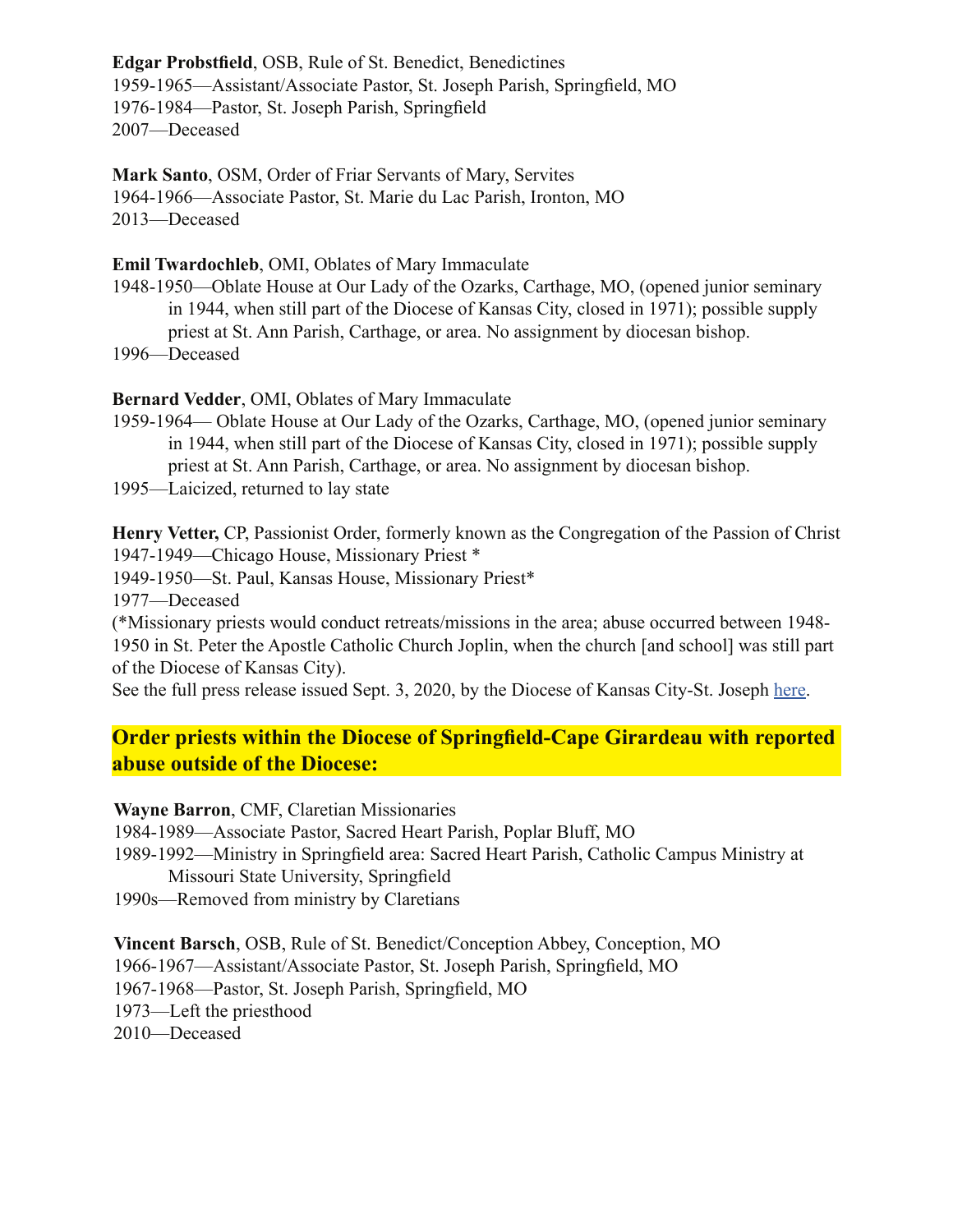**Damian Boeding**\* OSB, Order of St. Benedict, Benedictines

Came to Diocese of Springfield-Cape Girardeau from the Archdiocese of Kansas City, KS, in 1969.

June 1969—Administrator, Sacred Heart Parish, Webb City, MO

1970—\*Incardinated into the Diocese of Springfield-Cape Girardeau

Jan. 1971—Associate Pastor, Immaculate Conception Parish, Springfield

- July 1971—Pastor, St. Cecilia Parish, Kennett, MO, and St. Joseph Mission Church, Steele, MO (closed in 1986)
- April 1972—Associate Pastor, St. Canera Parish, Neosho, MO

Sept 1972—In Residence, St. Agnes Cathedral, Springfield

Mar 1974—Pastor, St. William Parish, Buffalo, MO; Chaplain, Cox Medical Center, Springfield

July 1974—Relieved as Pastor in Buffalo for reasons of health

Jan. 1975—Chaplain, St. de Chantal Monastery, Springfield

1975—Left the priesthood

1984—Reinstated to priesthood, no longer in Diocese

Aug. 1988—Retired

2003—Deceased

**Floyd A. Brey**, SJ, USA Midwest Province of Society of Jesus (Jesuits)

1972-1975, Chaplain, St. Vincent Hospital, Monett, MO

1996—Deceased

Allegation was reported to Jesuits referring to a period in 1958 at Marquette University High School in Milwaukee, WI. Found credible by Jesuits.

#### **Michael Charland**, OMI, Oblates of Mary Immaculate

- Oblate House at Our Lady of the Ozarks, Carthage, MO, (opened junior seminary in 1944, Diocese of Kansas City, closed in 1971); possible supply priest at St. Ann Parish, Carthage, or area. No assignment by diocesan bishop.
- 1989—Laicized, returned to lay state

2004—Deceased

**John 'Jack' Farris**, CM, Vincentian Fathers

1980—Associate Pastor, St. Lawrence Parish, New Hamburg, MO June 1981-Sept. 1981—Pastor, St. Lawrence Parish, New Hamburg 2003—Deceased

**J. Vincent Fitzgerald**, OMI, Oblates of Mary Immaculate

Oblate House at Our Lady of the Ozarks, Carthage, MO, (opened junior seminary in 1944, Diocese of Kansas City, closed in 1971); possible supply priest at St. Ann Parish, Carthage, or area. No assignment by diocesan bishop.

2009—Deceased

**Richard Lause**, CM, Vincentian Fathers

1992—Pastor, St. Vincent de Paul Parish, Cape Girardeau, MO

1995-1998—Pastor, St. Henry Parish, Charleston, MO

2003—Removed from Ministry by the Vincentians

**Charles Mrowinski**, CR, Congregation of the Resurrection May 8-Nov. 30, 1957 (6 months)—Associate Pastor, Sacred Heart Parish, Salem, MO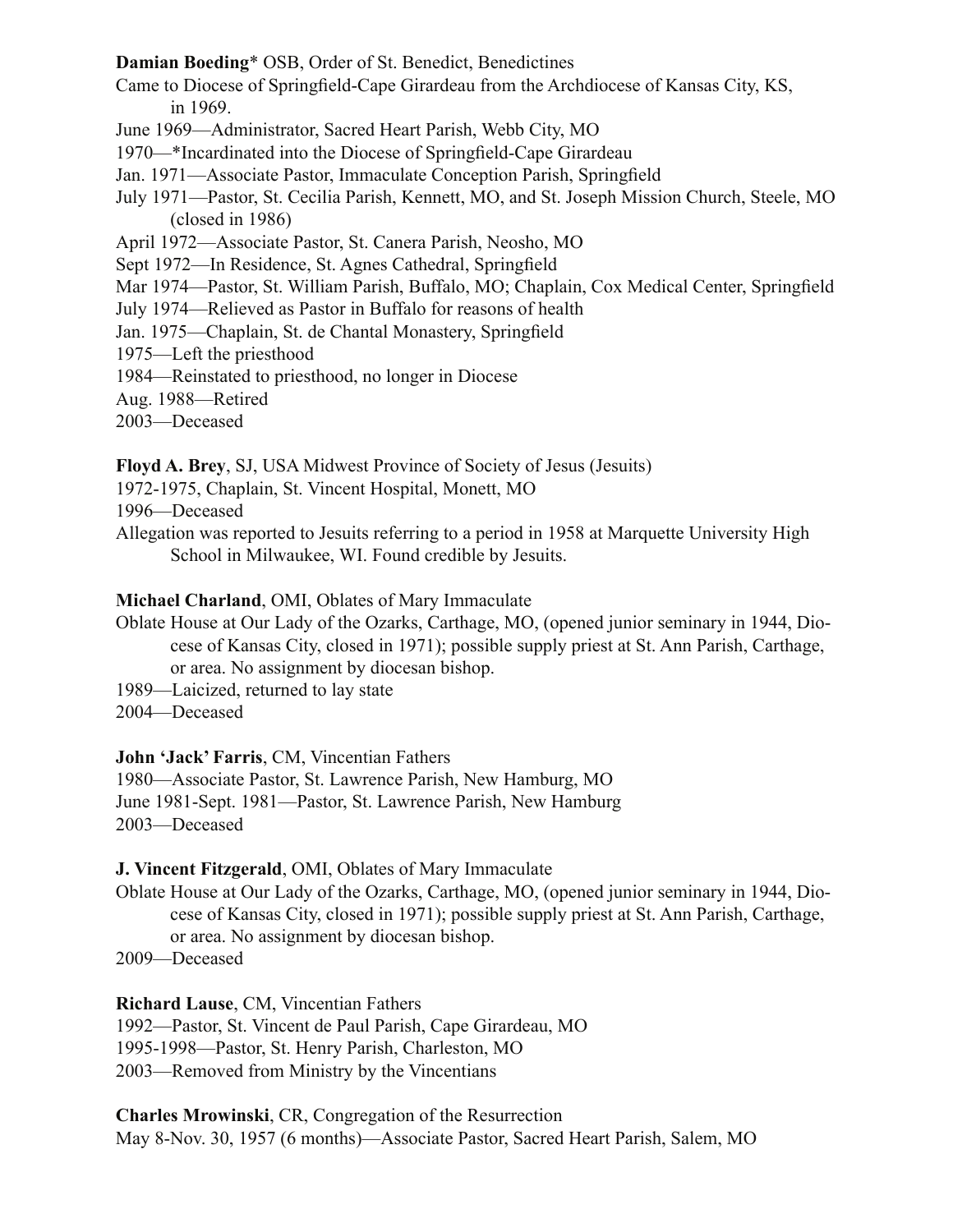1964-1971—Pastor, Sacred Heart Parish, Salem, MO

2008—Deceased

2013—Accused of abuse in Archdiocese of Chicago; alleged incident occurred in 1984. Found credible by Resurrectionists.

#### **Orville Munie**, OMI, Oblates of Mary Immaculate

1944-47—Oblate House at Our Lady of the Ozarks, Carthage, MO, (opened junior seminary in 1944, when still part of the Diocese of Kansas City, closed in 1971); possible supply priest at St. Ann Parish, Carthage, or area. No assignment by diocesan Bishop.

1993—Deceased

**William Paiz**, CMF, Claretian Missionary

Sept. 2011—Sacramental Priest, Holy Trinity Parish, Aurora, MO

Nov. 2011—Sacramental Priest, Sacred Heart Parish, Verona, MO

Jan. 2012—Removed from Ministry by the Claretians

**John Ruhl**, CM, Vincentian Fathers

No assignment by Bishop of Springfield-Cape Girardeau; could have been in and out of the Cape Girardeau area due to various ministries within the Vincentian order.

1992—Removed from ministry by the Vincentians

2018— Deceased

**Daniel Schulte**, CM, Vincentian Fathers

1999-2002—Associate Pastor, St. Vincent de Paul Parish, Cape Girardeau, MO 2006—Removed from Ministry by the Vincentians 2020—Deceased

**Francis Zimmerer**, OSB, Order of St. Benedict, Benedictines

1960—Associate/Assistant Pastor, St. Mary Parish, Pierce City, MO 1983—Deceased

# **Order priests who resided in Diocese of Springfield-Cape Girardeau that were removed in ministry by Order while investigation conducted by Order:**

**John Turnbull**, OFM, St. John the Baptist Province, Franciscan Friars No assignment from the diocesan bishop; Fr. Turnbull was placed on administrative leave/removed from ministry by the Franciscan Friars in 2005 and resided in Our Lady of the Angels Friary, Ava, MO, through process of investigation. Information on how to document an allegation of abuse with the St. John the Baptist Province may be found [here.](https://www.franciscan.org/protecting-gods-children/report-abuse/) 2017—Deceased

**Henry Willenborg**, OFM, Sacred Heart Province, Franciscan Friars

No assignment from the diocesan bishop; Fr. Willenborg was placed on administrative leave/ removed from ministry by the Franciscan Friars in 2009 and resided in Our Lady of the Angels Friary, Ava, MO, through process of investigation.